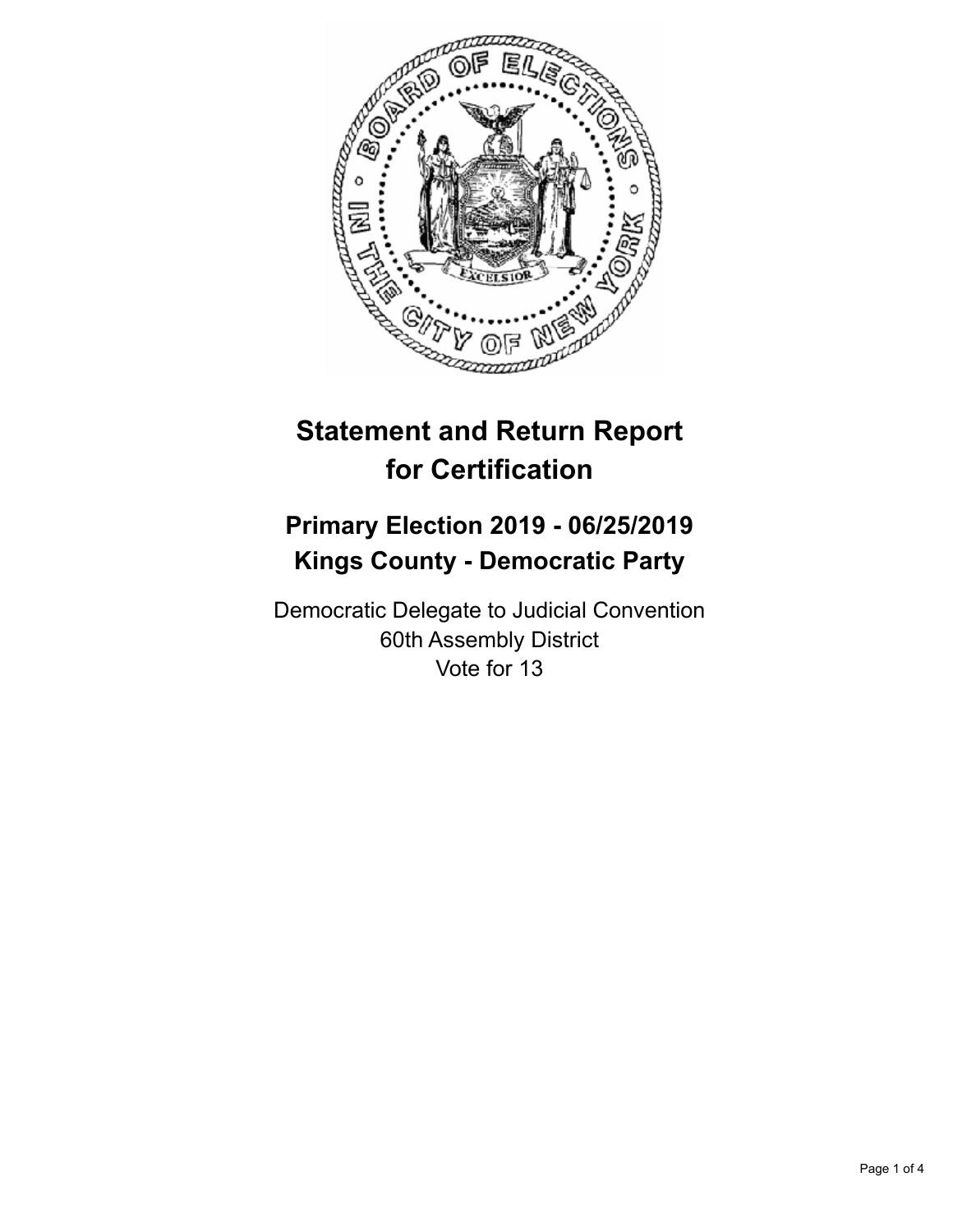

#### **Assembly District 60**

| <b>PUBLIC COUNTER</b>                                    | 2.467        |
|----------------------------------------------------------|--------------|
| MANUALLY COUNTED EMERGENCY                               | 0            |
| <b>ABSENTEE / MILITARY</b>                               | 114          |
| <b>AFFIDAVIT</b>                                         | 10           |
| <b>Total Ballots</b>                                     | 2,591        |
| Less - Inapplicable Federal/Special Presidential Ballots | 0            |
| <b>Total Applicable Ballots</b>                          | 2,591        |
| <b>CHARLES BARRON</b>                                    | 1,827        |
| <b>KERON ALLEYNE</b>                                     | 671          |
| <b>JOY SIMMONS</b>                                       | 1,193        |
| ANDRE T. MITCHELL                                        | 818          |
| JOYCE SCOTT-BRAYBOY                                      | 734          |
| <b>MELINDA PERKINS</b>                                   | 932          |
| <b>HELEN S. JARRETT</b>                                  | 741          |
| <b>ALICE LOWMAN</b>                                      | 591          |
| <b>MUBA YAROFULANI</b>                                   | 497          |
| <b>ANA FISCHER</b>                                       | 668          |
| <b>CAROLYN WASHINGTON</b>                                | 910          |
| <b>ADELINE BUNCHE</b>                                    | 480          |
| <b>MELVIN FAULKNER</b>                                   | 620          |
| <b>NIKKI LUCAS</b>                                       | 1,221        |
| KATHLEEN LUCAS                                           | 832          |
| <b>MARY RIDDICK</b>                                      | 599          |
| PAMELA LOCKLEY                                           | 797          |
| <b>GLEN HUFF</b>                                         | 444          |
| PEARL ANDERSON                                           | 713          |
| <b>GLADYS SAMUEL</b>                                     | 744          |
| <b>GWENDOLYN DUNHAM</b>                                  | 629          |
| <b>MADELINE EPPERSON</b>                                 | 439          |
| <b>LINDA MILLER</b>                                      | 782          |
| PATRICIA REID                                            | 810          |
| TIAVONA STUBBS                                           | 437          |
| CHRIS BANKS (WRITE-IN)                                   | 1            |
| DAVID RICHARDSON (WRITE-IN)                              | $\mathbf{1}$ |
| EDNA NIXON (WRITE-IN)                                    | $\mathbf 1$  |
| EDWARD KING (WRITE-IN)                                   | $\mathbf{1}$ |
| GAIL GLOVER (WRITE-IN)                                   | $\mathbf{1}$ |
| GULIN LIVERPOOL (WRITE-IN)                               | 1            |
| <b>IESHA BROWN (WRITE-IN)</b>                            | $\mathbf{1}$ |
| JOANNE WALKER (WRITE-IN)                                 | $\mathbf{1}$ |
| <b>QUADIR GAINES (WRITE-IN)</b>                          | $\mathbf 1$  |
| RAFAEL REYES QUIROZ (WRITE-IN)                           | $\mathbf 1$  |
| ROSLYN MACCINTOSH (WRITE-IN)                             | 1            |
| UNATTRIBUTABLE WRITE-IN (WRITE-IN)                       | 16           |
| <b>Total Votes</b>                                       | 19,156       |
| Unrecorded                                               | 14,527       |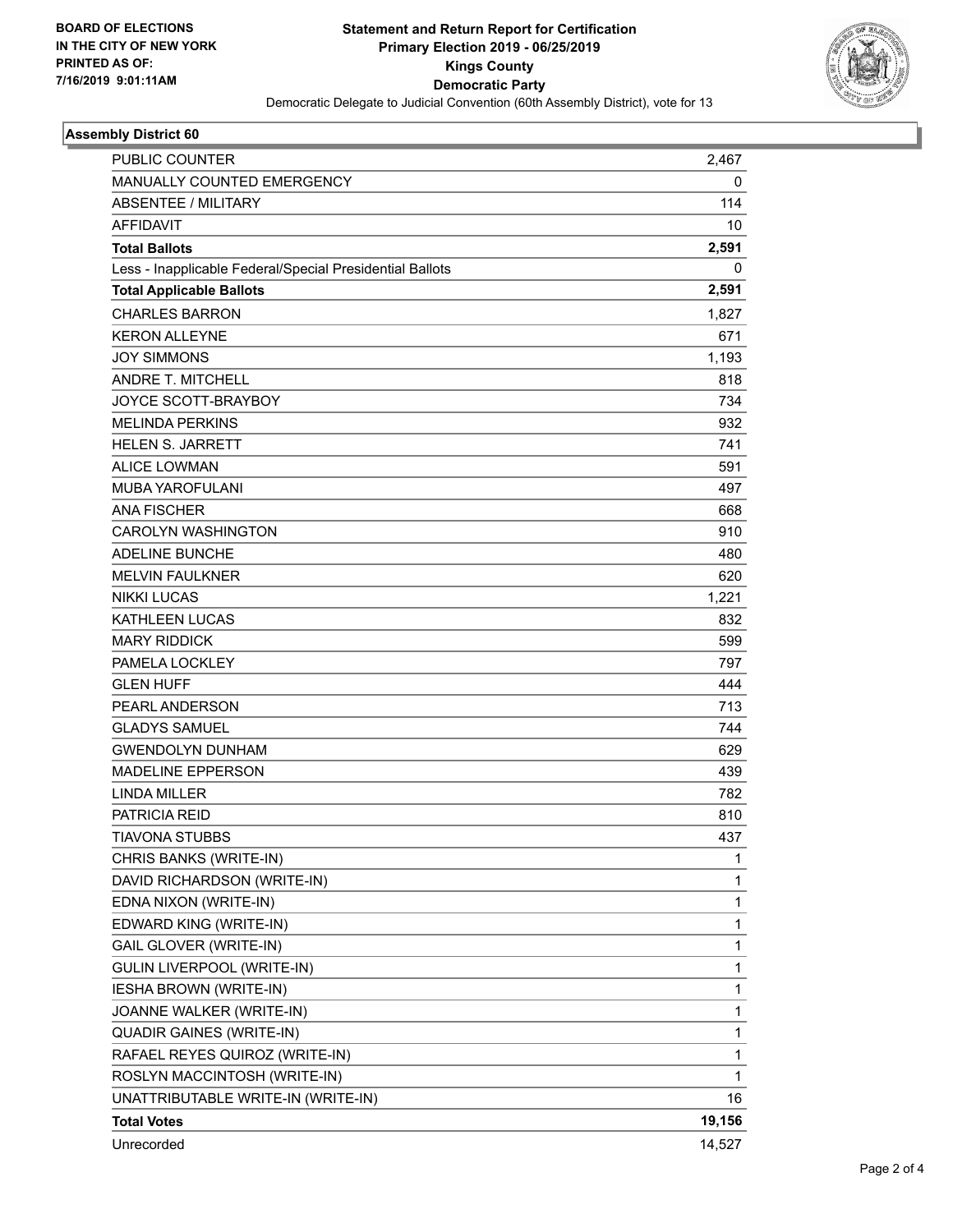

#### **Total for Democratic Delegate to Judicial Convention (60th Assembly District) - Kings County**

| PUBLIC COUNTER                                           | 2,467  |
|----------------------------------------------------------|--------|
| <b>MANUALLY COUNTED EMERGENCY</b>                        | 0      |
| <b>ABSENTEE / MILITARY</b>                               | 114    |
| <b>AFFIDAVIT</b>                                         | 10     |
| <b>Total Ballots</b>                                     | 2,591  |
| Less - Inapplicable Federal/Special Presidential Ballots | 0      |
| <b>Total Applicable Ballots</b>                          | 2,591  |
| <b>CHARLES BARRON</b>                                    | 1,827  |
| <b>KERON ALLEYNE</b>                                     | 671    |
| <b>JOY SIMMONS</b>                                       | 1,193  |
| <b>ANDRE T. MITCHELL</b>                                 | 818    |
| JOYCE SCOTT-BRAYBOY                                      | 734    |
| <b>MELINDA PERKINS</b>                                   | 932    |
| <b>HELEN S. JARRETT</b>                                  | 741    |
| <b>ALICE LOWMAN</b>                                      | 591    |
| <b>MUBA YAROFULANI</b>                                   | 497    |
| <b>ANA FISCHER</b>                                       | 668    |
| <b>CAROLYN WASHINGTON</b>                                | 910    |
| <b>ADELINE BUNCHE</b>                                    | 480    |
| <b>MELVIN FAULKNER</b>                                   | 620    |
| <b>NIKKI LUCAS</b>                                       | 1,221  |
| <b>KATHLEEN LUCAS</b>                                    | 832    |
| <b>MARY RIDDICK</b>                                      | 599    |
| PAMELA LOCKLEY                                           | 797    |
| <b>GLEN HUFF</b>                                         | 444    |
| PEARL ANDERSON                                           | 713    |
| <b>GLADYS SAMUEL</b>                                     | 744    |
| <b>GWENDOLYN DUNHAM</b>                                  | 629    |
| <b>MADELINE EPPERSON</b>                                 | 439    |
| <b>LINDA MILLER</b>                                      | 782    |
| <b>PATRICIA REID</b>                                     | 810    |
| TIAVONA STUBBS                                           | 437    |
| CHRIS BANKS (WRITE-IN)                                   | 1      |
| DAVID RICHARDSON (WRITE-IN)                              | 1      |
| EDNA NIXON (WRITE-IN)                                    | 1      |
| EDWARD KING (WRITE-IN)                                   | 1      |
| GAIL GLOVER (WRITE-IN)                                   | 1      |
| <b>GULIN LIVERPOOL (WRITE-IN)</b>                        | 1      |
| <b>IESHA BROWN (WRITE-IN)</b>                            | 1      |
| JOANNE WALKER (WRITE-IN)                                 | 1      |
| <b>QUADIR GAINES (WRITE-IN)</b>                          | 1      |
| RAFAEL REYES QUIROZ (WRITE-IN)                           | 1      |
| ROSLYN MACCINTOSH (WRITE-IN)                             | 1      |
| UNATTRIBUTABLE WRITE-IN (WRITE-IN)                       | 16     |
| <b>Total Votes</b>                                       | 19,156 |
| Unrecorded                                               | 14,527 |